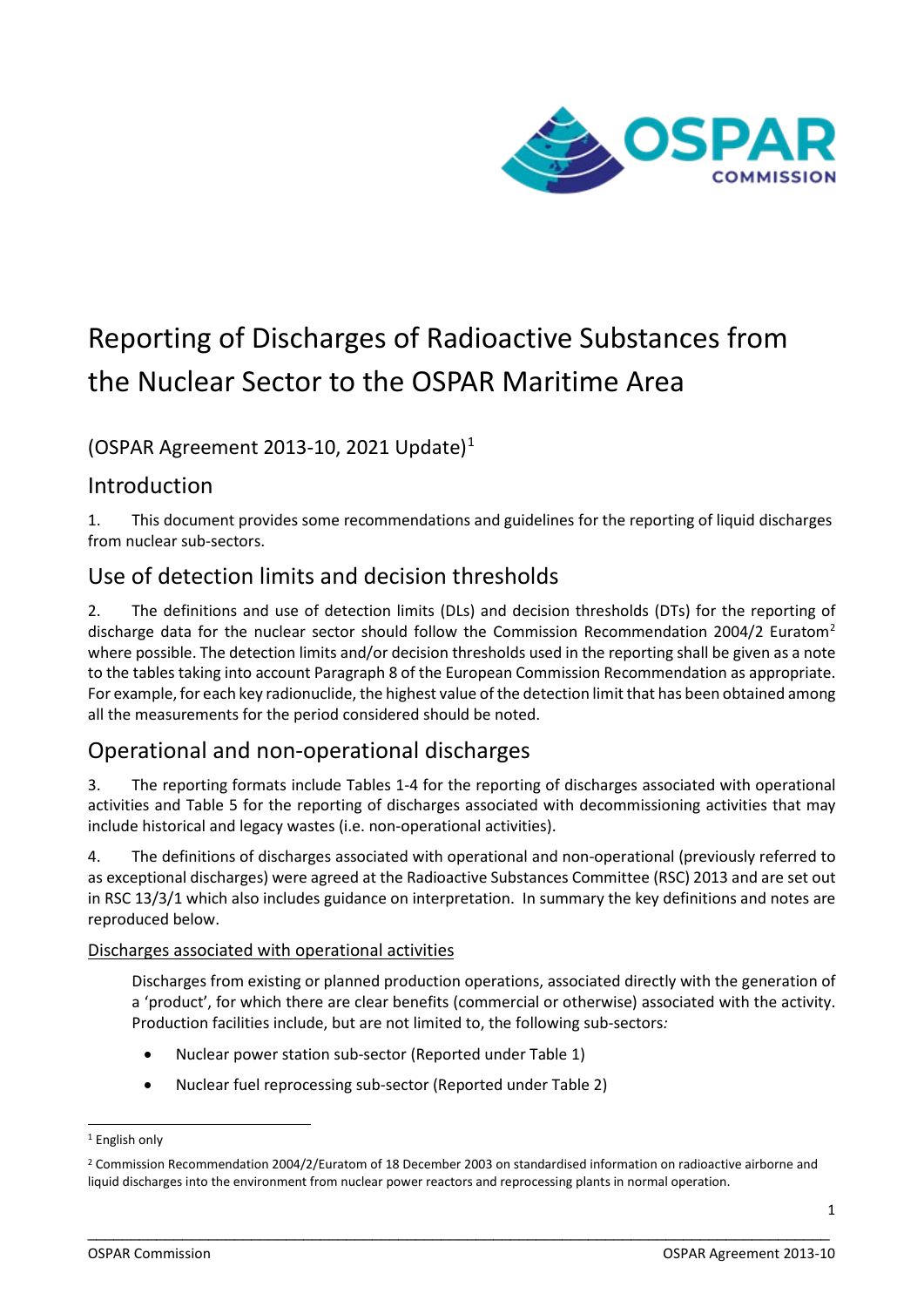- Nuclear fuel fabrication and enrichment sub-sector (Reported under Table 3)
- Nuclear research and development sub-sector (Reported under Table 4)

Discharges associated with the management, treatment or disposal of solid and other stored wastes arising from existing or planned operations would also be considered to be operational discharges.

#### Discharges associated with decommissioning activities that may include historical and legacy wastes

Discharges from existing and legacy facilities that clearly are not associated with the carrying on of production operations at those facilities and instead occur as a result of the clean-out and decommissioning, and associated waste processing, of those facilities following permanent cessation of production operations (existing and legacy facilities). The nature and magnitude of such discharges will in many cases be significantly affected by a pressing need to reduce the hazards and risks associated with those facilities. Such discharges should be reported under Table 5.

#### Note:

- i. Contracting Parties would be required to provide evidence to OSPAR that any "Non-operational Discharges" meet this definition;
- ii. Legacy facilities are those facilities in which quantities of materials and wastes have accumulated as a result of past production operations. Discharges arise from carrying out a process which is not primarily focussed on producing a beneficial 'product';
- iii. "Existing" refers to the date of adoption by RSC of these definitions, with "past" to be interpreted accordingly.

# Reporting guidance and derivation of calculated values of total alpha and total beta (excluding tritium)

5. In reporting discharges and metadata from the nuclear sector, Contracting Parties should follow the guidance given in the individual reporting formats as well as the following general instructions:

- a. Discharges should be reported in TBq;
- b. If no data is available, cells in the reporting format should be left blank;
- c. No symbols (<) or any other text should be used to indicate that a reported discharge is based on detection limits, only the numerical value should be included.

6. The reporting formats include formulas and definitions for the derivation of calculated Total alpha and calculated Total beta (excluding Tritium) as agreed by individual Contracting Parties for the facilities for which data is currently reported. These are summarised in Annex 1 to this Agreement.

### Reporting procedures

7. Discharges of radioactive substances from the nuclear sector should be made using the agreed reporting formats by the 30<sup>th</sup> of September of each year. The reports should be emailed to [data@ospar.org](mailto:data@ospar.org)

- 8. The data reported will be considered at the RSC annual meeting in the following year.
- 9. Reporting formats are here:<https://www.ospar.org/work-areas/rsc/other/reporting-formats>

#### Review of agreement

10. RSC should review the sub-sectors and the indicator radionuclides as well as any reporting procedures and guidance that are covered in the agreement as required.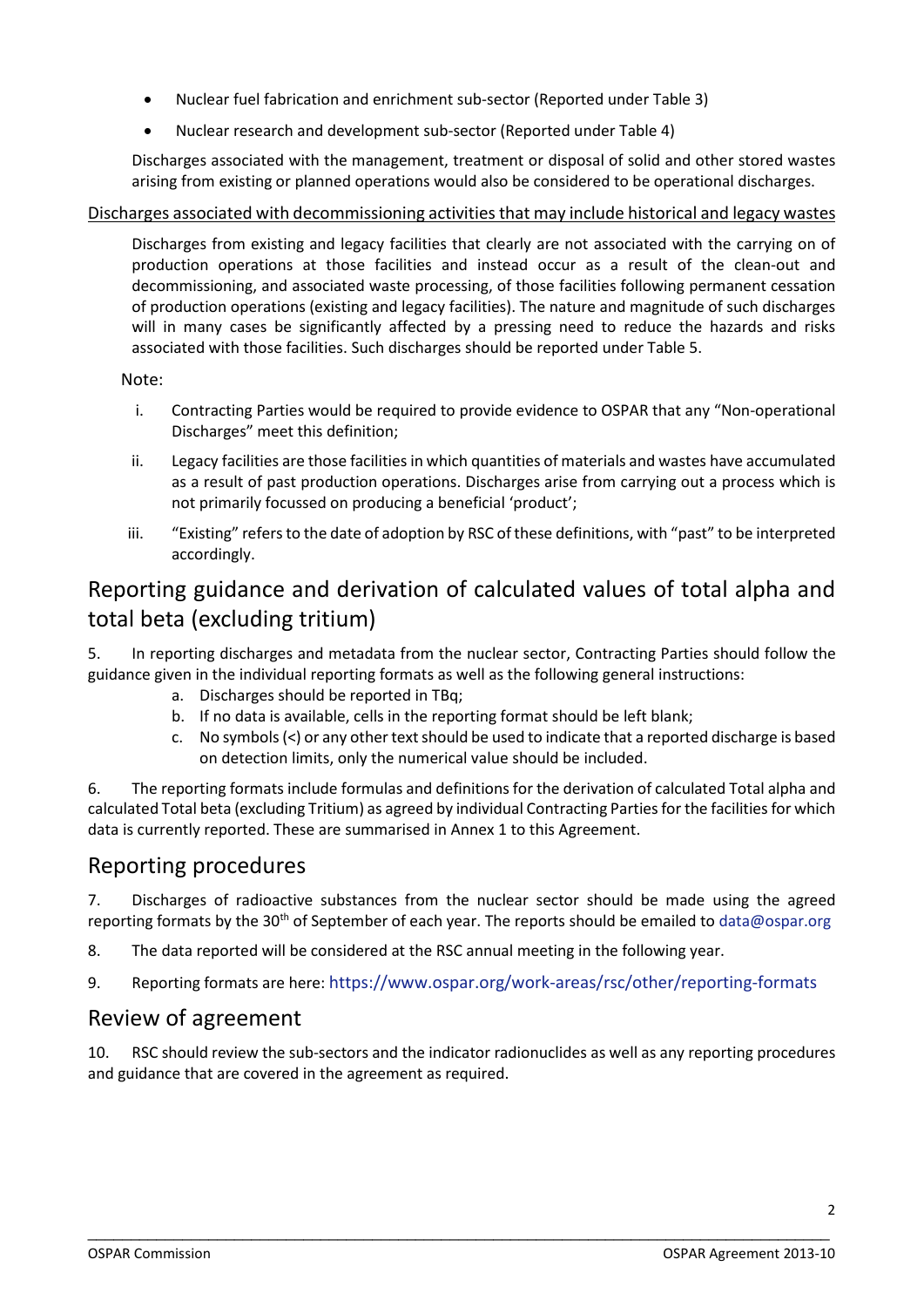Annex 1 Overview of the formulas for the derivation of Calculated Total alpha and Calculated Total-beta (excluding Tritium) for facilities for which Contracting Parties report discharge data

| <b>Contracting</b><br>party | Location ref / Site         | <b>Indicator</b>                                | <b>Derivation</b>                                                          |  |
|-----------------------------|-----------------------------|-------------------------------------------------|----------------------------------------------------------------------------|--|
|                             |                             | Calculated<br>Total alpha                       | $=$ Total a                                                                |  |
| Belgium                     | BE01 Doel                   | Calculated                                      | = the sum of Pure b, Other radionuclides,                                  |  |
|                             | <b>BEO2 Tihange</b>         | Total beta<br>(ex Tritium)                      | Ag110m, Ce144, Co58, Co60, Cs134, Cs137,<br>Ru106, Sb125, Zn65 and Zr/Nb95 |  |
|                             |                             |                                                 | Pure beta is the sum of Sr89, Sr-90 and Fe-55                              |  |
|                             | FR01 Belleville             | Calculated                                      | There are no alpha discharges                                              |  |
|                             | FR03 Cattenom               | Total alpha                                     |                                                                            |  |
|                             | FR04 Chinon                 |                                                 |                                                                            |  |
|                             | FR05 Chooz                  |                                                 |                                                                            |  |
|                             | FR06 Dampierre-en-Burly     |                                                 |                                                                            |  |
|                             | FR07 Fessenheim             |                                                 |                                                                            |  |
|                             | FR08 Flamanville            |                                                 |                                                                            |  |
| France                      | FR09 Golfech                |                                                 |                                                                            |  |
|                             | <b>FR10 Gravelines</b>      | Calculated<br>Total beta                        | = Other radionuclides                                                      |  |
|                             | FR11 Nogent-sur-Seine       | (ex Tritium)                                    |                                                                            |  |
|                             | FR12 Paluel                 |                                                 |                                                                            |  |
|                             | FR13 Penly                  |                                                 |                                                                            |  |
|                             | <b>FR14 Saint Laurent</b>   |                                                 |                                                                            |  |
|                             | FR16 Civaux                 |                                                 |                                                                            |  |
|                             | FR18 Le Blayais             |                                                 |                                                                            |  |
|                             | DE02 Brokdorf               | Calculated                                      | $=$ Total a                                                                |  |
|                             | <b>DE05 Grohe/Emmerthal</b> | Total alpha                                     | Zero discharge when no value reported                                      |  |
| Germany                     | DE09a Lingen/Emsland        | Calculated                                      | = Other radionuclides                                                      |  |
|                             | DE11b Neckar-Westheim 2     | <b>Total beta</b><br>(ex Tritium)               |                                                                            |  |
|                             | DE13b Philippsburg 2        |                                                 |                                                                            |  |
| Netherlands                 | NL01 Borssele               | Calculated<br>Total alpha                       | = Total a                                                                  |  |
|                             |                             | Calculated<br><b>Total beta</b><br>(ex Tritium) | = Total b (ex Tritium)                                                     |  |

**Table 1 Nuclear power station sub-sector (operational discharges)**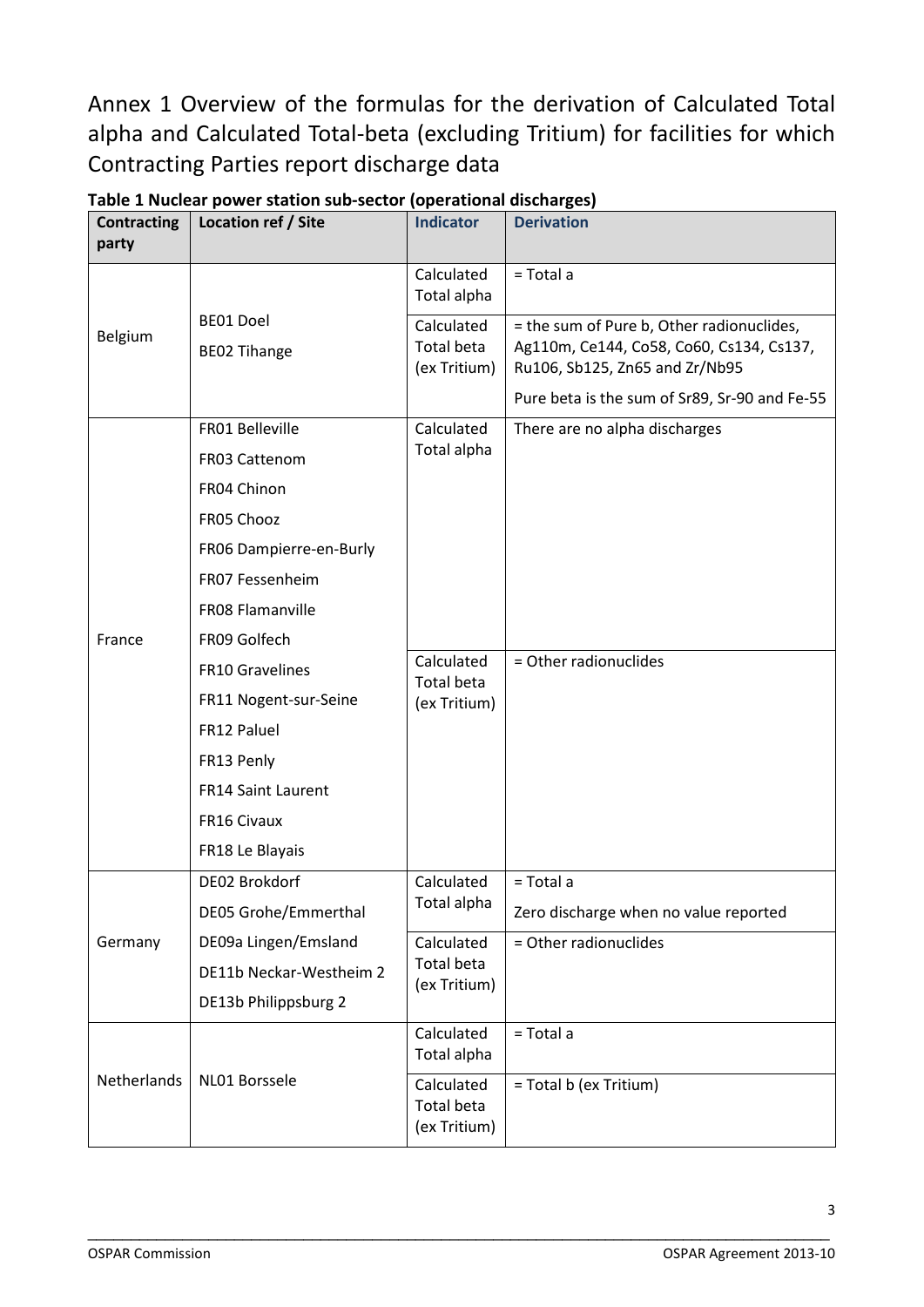| Spain       | <b>ES01 Almaraz</b>      | Calculated                                      | = Total a                                                                  |  |
|-------------|--------------------------|-------------------------------------------------|----------------------------------------------------------------------------|--|
|             |                          | Total alpha                                     | Zero discharge when no value reported                                      |  |
|             | ES03 Trillo              | Calculated<br><b>Total beta</b><br>(ex Tritium) | = Other radionuclides                                                      |  |
|             | SE02 Ringhals 1          | Calculated                                      | = Total a                                                                  |  |
|             | SE02 Ringhals 2          | Total alpha                                     | This is actually a Total alpha measurement                                 |  |
| Sweden      | SE02 Ringhals 3          | Calculated                                      | = the sum of Other radionuclides and all                                   |  |
|             | SE02 Ringhals 4          | <b>Total beta</b><br>(ex Tritium)               | individually reported radionuclides                                        |  |
|             |                          | Calculated                                      | = Total a                                                                  |  |
|             | CH01 Beznau              | Total alpha                                     | Either a Total alpha measurement or the                                    |  |
|             | CH02 Gösgen              |                                                 | sum of the individually reported alpha<br>emitters                         |  |
| Switzerland | CH03 Leibstadt           | Calculated                                      | = Total b (ex Tritium)                                                     |  |
|             | CH04 Mühleberg           | <b>Total beta</b>                               | Total beta (ex Tritium) = the sum of the                                   |  |
|             | CH06 ZWILAG              | (ex Tritium)                                    | other individual radionuclides not including<br>tritium and alpha emitters |  |
|             | <b>UK05b Dungeness B</b> | Calculated                                      | = Total a                                                                  |  |
|             | UK06 Hartlepool          | Total alpha                                     | Zero discharge when no value reported                                      |  |
|             | UK07a Heysham 1          | Calculated                                      | = the sum of Other radionuclides, Co60,                                    |  |
|             | UK07b Heysham 2          | <b>Total beta</b><br>(ex Tritium)               | C137 and S35                                                               |  |
|             | UK08b Hinkley Point B    |                                                 |                                                                            |  |
| UK          | UK09b Hunterston B       | Calculated<br>Total alpha                       | = Total a                                                                  |  |
|             | UK12 Torness             | Calculated<br><b>Total beta</b><br>(ex Tritium) | = the sum of Other radionuclides, Co60 and<br><b>S35</b>                   |  |
|             |                          | Calculated                                      | = Total a                                                                  |  |
|             | <b>UK11b Sizewell B</b>  | Total alpha                                     | Zero discharge when no value reported                                      |  |
|             |                          | Calculated<br><b>Total beta</b><br>(ex Tritium) | = the sum of Other radionuclides and Cs137                                 |  |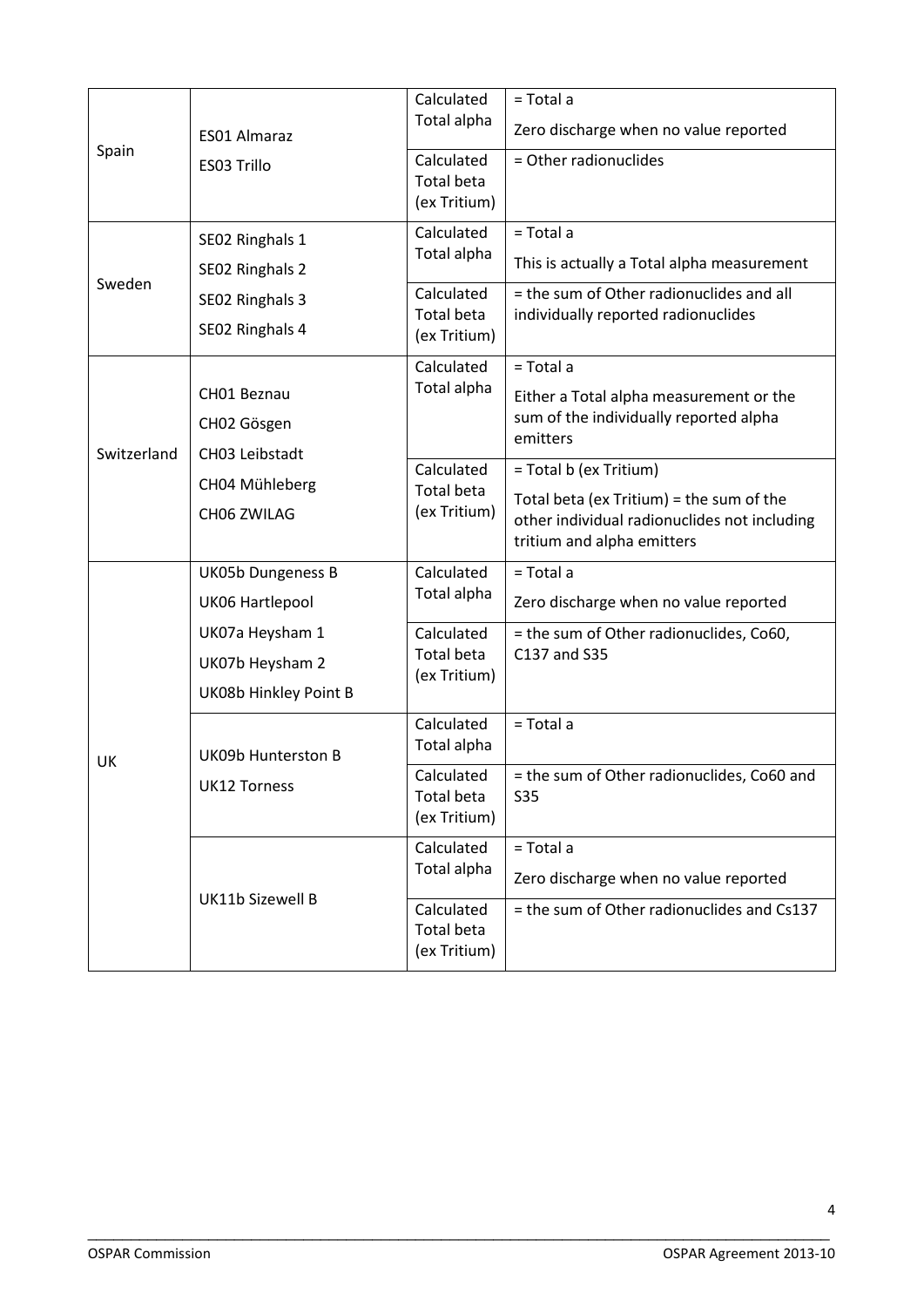| <b>Contracting</b><br>party | Location ref / Site | <b>Indicator</b>                         | <b>Derivation</b>      |
|-----------------------------|---------------------|------------------------------------------|------------------------|
| France                      | FR15 La Hague       | Calculated<br>Total alpha                | $=$ Total a            |
|                             |                     | Calculated<br>Total beta<br>(ex Tritium) | = Total b (ex Tritium) |
| UK                          | UK15 Sellafield     | Calculated<br>Total alpha                | $=$ Total a            |
|                             |                     | Calculated<br>Total beta<br>(ex Tritium) | = Total b (ex Tritium) |

### **Table 2 Nuclear fuel reprocessing sub-sector (operational discharges)**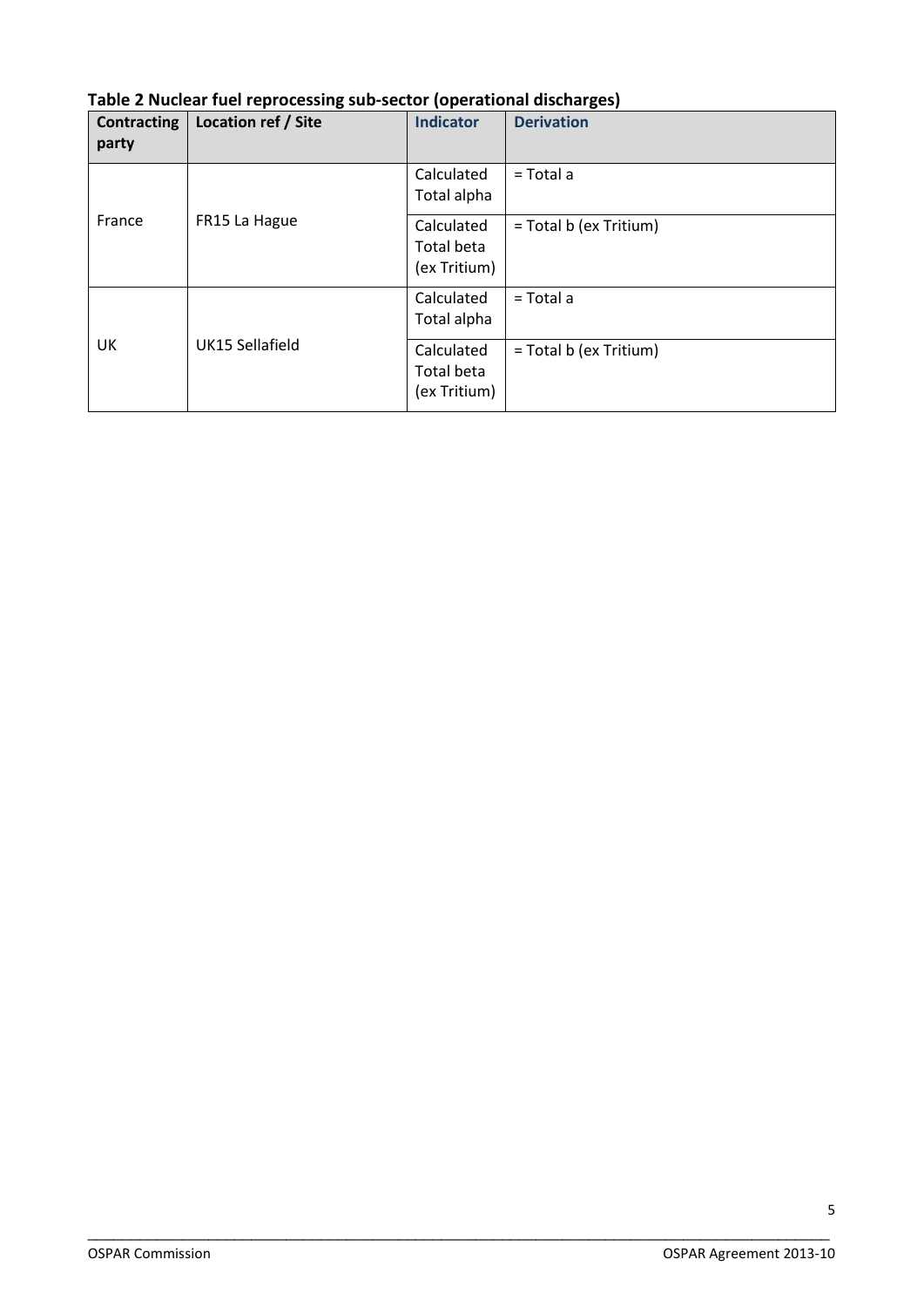| <b>Contracting</b><br>party | Location ref / Site                            | <b>Indicator</b>                                | <b>Derivation</b>                                        |  |
|-----------------------------|------------------------------------------------|-------------------------------------------------|----------------------------------------------------------|--|
| Germany                     | DE09 Lingen (Advanced<br><b>Nuclear Fuels)</b> | Calculated<br>Total alpha                       | Zero discharge when no value reported                    |  |
|                             |                                                | Calculated<br><b>Total beta</b><br>(ex Tritium  | Zero discharge when no value reported                    |  |
|                             |                                                | Calculated<br>Total alpha                       | $=$ Total a                                              |  |
|                             | DE19 Gronau (Urenco)                           | Calculated<br><b>Total beta</b><br>(ex Tritium) | = Total b (ex Tritium)                                   |  |
|                             | NL03 Almelo (Urenco)                           | Calculated<br>Total alpha                       | $=$ Total a                                              |  |
| Netherlands                 |                                                | Calculated<br><b>Total beta</b><br>(ex Tritium) | = Total b (ex Tritium)                                   |  |
| Spain                       | ES04 Juzbado                                   | Calculated<br>Total alpha                       | = Total a                                                |  |
|                             |                                                | Calculated<br>Total beta<br>(ex Tritium)        | Zero discharge when no value reported                    |  |
|                             | <b>UK16 Capenhurst</b>                         | Calculated<br>Total alpha                       | = the sum of uranium a, other a and uranium<br>daughters |  |
| UK                          |                                                | Calculated<br><b>Total beta</b><br>(ex Tritium) | $= Tc99$                                                 |  |
|                             | <b>UK17 Springfields</b>                       | Calculated<br>Total alpha                       | $=$ Total a                                              |  |
|                             |                                                | Calculated<br>Total beta<br>(ex Tritium)        | = Total b (ex Tritium)                                   |  |

# **Table 3 Nuclear fuel fabrication and enrichment sub-sector (operational discharges)**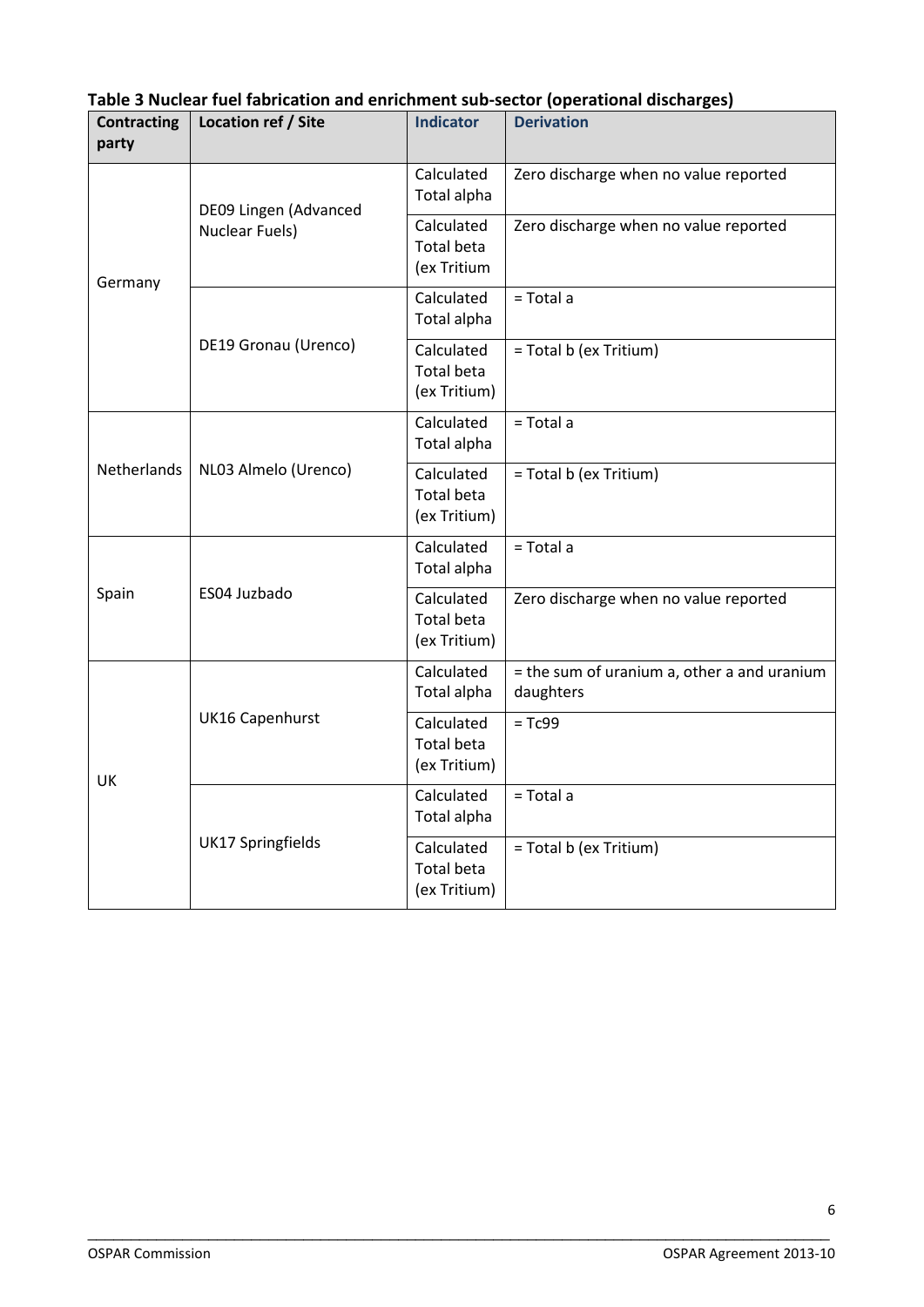| <b>Contracting</b><br>party | Location ref / Site                                                             | <b>Indicator</b>                                | <b>Derivation</b>                                                                   |
|-----------------------------|---------------------------------------------------------------------------------|-------------------------------------------------|-------------------------------------------------------------------------------------|
|                             | BE03 Mol                                                                        | Calculated<br>Total alpha                       | = Total a                                                                           |
| Belgium                     |                                                                                 | Calculated<br><b>Total beta</b><br>(ex Tritium) | = Total b + Co-60, Cs-134, Cs-137 and Sr-<br>90/Y-90                                |
|                             |                                                                                 | Calculated<br>Total alpha                       | $=$ Total a                                                                         |
| France                      | FR19 Saclay                                                                     | Calculated<br><b>Total beta</b><br>(ex Tritium) | = Other radionuclides<br>Other radionuclides is the sum of<br>gamma emitters + Sr90 |
|                             | <b>DE08 Geesthacht</b>                                                          | Calculated<br>Total alpha                       | = Total a                                                                           |
| Germany                     | DE18 Karlsruhe<br>DE22 HMI Berlin<br>DE23 Jülich<br>DE24 Rosseorf<br>DE26 Mainz | Calculated<br><b>Total beta</b><br>(ex Tritium) | = Other radionuclides                                                               |
|                             | NL04 Delft                                                                      | Calculated<br>Total alpha                       | = Total a                                                                           |
| <b>Netherlands</b>          |                                                                                 | Calculated<br>Total beta<br>(ex Tritium         | $=$ Total b<br>Total b value reported includes minor<br>quantities of Tritium       |
|                             |                                                                                 | Calculated<br>Total alpha                       | = Total a                                                                           |
|                             | NL05 Petten                                                                     | Calculated<br><b>Total beta</b><br>(ex Tritium) | $=$ Total b/g                                                                       |
|                             | NO01 Halden<br>NO02 Kjeller                                                     | Calculated<br>Total alpha                       | = Total a (not reported for Halden)                                                 |
| Norway                      |                                                                                 | Calculated<br><b>Total beta</b><br>(ex Tritium) | = Total b (ex Tritium)                                                              |
|                             | PT01 Campus de Sacavém                                                          | Calculated<br>Total alpha                       | No Total alpha discharges                                                           |
| Portugal                    |                                                                                 | Calculated<br><b>Total beta</b><br>(ex Tritium) | $=$ Total b                                                                         |

### **Table 4 Nuclear research and development sub-sector (operational discharges)**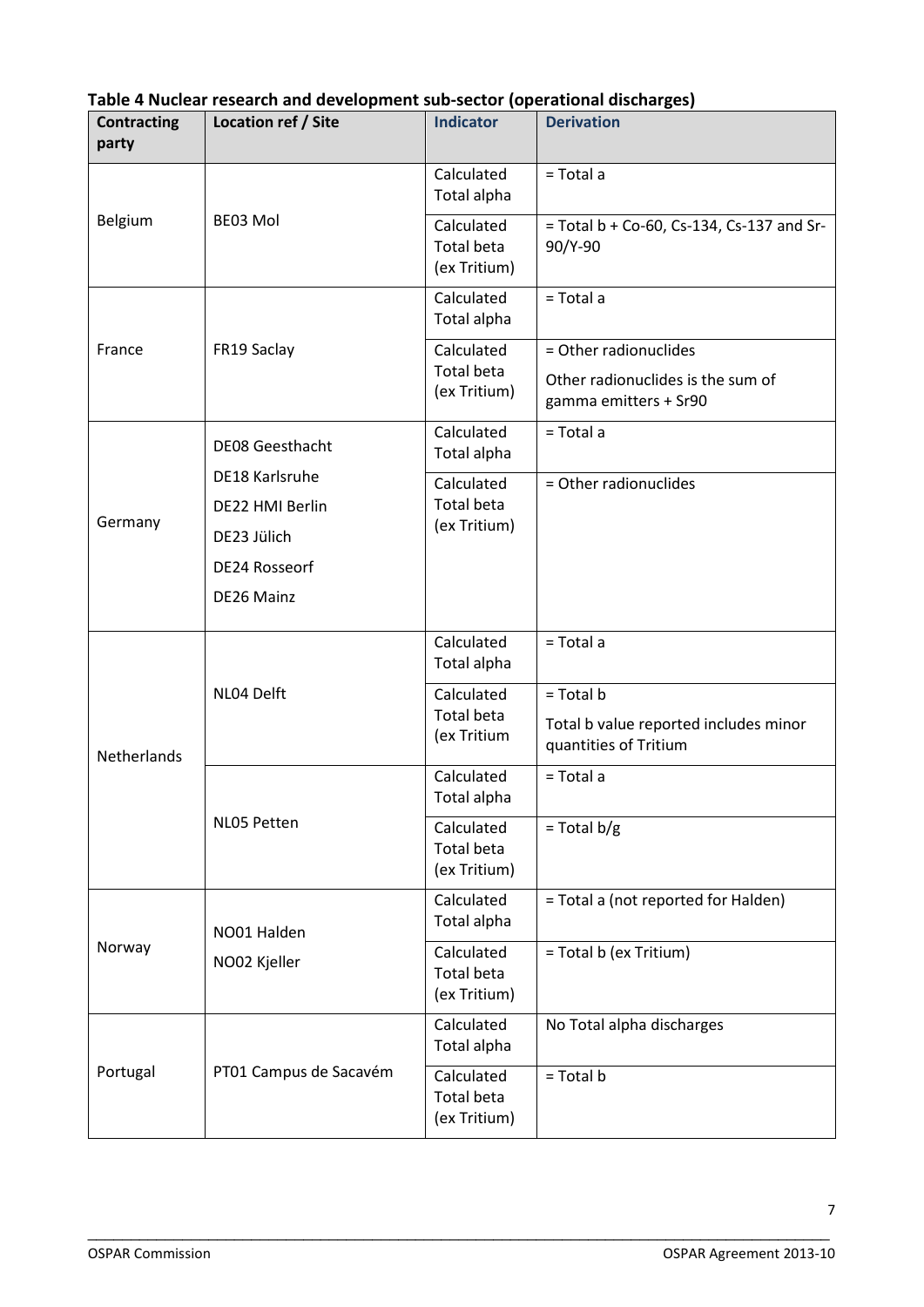| Table 4 (Continued) Nuclear research and development sub-sector (operational discharges) |  |  |
|------------------------------------------------------------------------------------------|--|--|
|                                                                                          |  |  |

| <b>Contracting</b><br>party | Location ref / Site                 | <b>Indicator</b>                         | <b>Derivation</b>                                                                                                                             |
|-----------------------------|-------------------------------------|------------------------------------------|-----------------------------------------------------------------------------------------------------------------------------------------------|
| Switzerland                 | <b>CHO5 Paul Scherrer Institute</b> | Calculated<br>Total alpha                | $=$ Total a<br>The sum of the individually reported<br>alpha emitters                                                                         |
|                             |                                     | Calculated<br>Total beta<br>(ex Tritium) | $=$ Other radionuclides<br>Other radionuclides = the sum of the<br>other individual radionuclides not<br>including tritium and alpha emitters |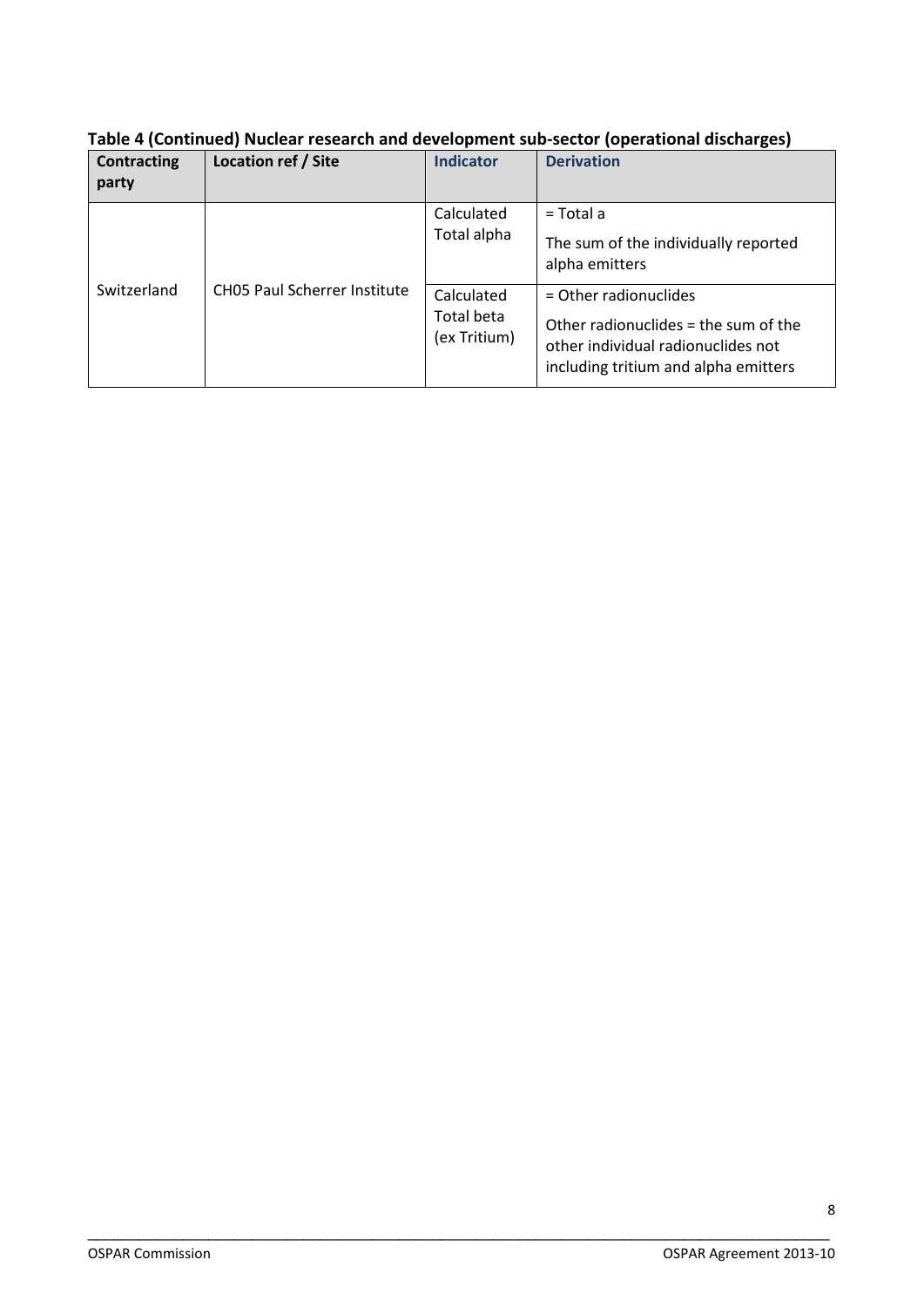**Table 5 Discharges associated with decommissioning activities that may include historical and legacy wastes (non-operational discharges)**

| <b>Contracting</b><br>party | <b>Location ref / Site</b>                  | -- 0- - 1<br>Sub-<br>sector<br>code | <b>Indicator</b>                             | <b>Derivation</b>                                     |
|-----------------------------|---------------------------------------------|-------------------------------------|----------------------------------------------|-------------------------------------------------------|
| Denmark                     | DK01 Risø                                   | <b>NRD</b>                          | <b>Calculated Total</b><br>alpha             | = Total a<br>Zero discharge when no value<br>reported |
|                             |                                             |                                     | <b>Calculated Total</b><br>beta (ex Tritium) | = Total b (ex Tritium)                                |
|                             | FR04 Chinon                                 | <b>NPS</b>                          | <b>Calculated Total</b><br>alpha             | There are no alpha discharges                         |
|                             | FR05 Chooz                                  |                                     | <b>Calculated Total</b><br>beta (ex Tritium) | = Other radionuclides                                 |
|                             |                                             |                                     | <b>Calculated Total</b><br>alpha             | = Total a                                             |
| France                      | FR15 La Hague                               | <b>NFR</b>                          | <b>Calculated Total</b><br>beta (ex Tritium) | = Total b (ex Tritium)                                |
|                             | FR17 Fontenay-aux-<br>Roses                 | <b>NRD</b>                          | <b>Calculated Total</b><br>alpha             | = Total a                                             |
|                             |                                             |                                     | <b>Calculated Total</b><br>beta (ex Tritium) | = Other radionuclides                                 |
|                             | DE03 Brunsbüttel<br>DE04<br>Grafenrheinfeld | <b>NPS</b>                          | <b>Calculated Total</b><br>alpha             | = Total a<br>Zero discharge when no value<br>reported |
|                             | DE08a Krümmel /<br>Geesthacht               |                                     |                                              |                                                       |
|                             | DE09b Lingen                                |                                     |                                              |                                                       |
|                             | DE10 Mülheim-<br>Kärlich                    |                                     | <b>Calculated Total</b><br>beta (ex Tritium) |                                                       |
| Germany                     | DE11a Neckar-<br>Westheim 1                 |                                     |                                              | = Other radionuclides                                 |
|                             | DE12 Obrigheim                              |                                     |                                              |                                                       |
|                             | DE13a Philippsburg 1                        |                                     |                                              |                                                       |
|                             | DE14 Rheinsberg                             |                                     |                                              |                                                       |
|                             | DE15 Stade                                  |                                     |                                              |                                                       |
|                             | DE16 Rodenkirchen /<br>Unterweser           |                                     |                                              |                                                       |
|                             | DE17 Würgassen /<br>Beverungen              |                                     |                                              |                                                       |